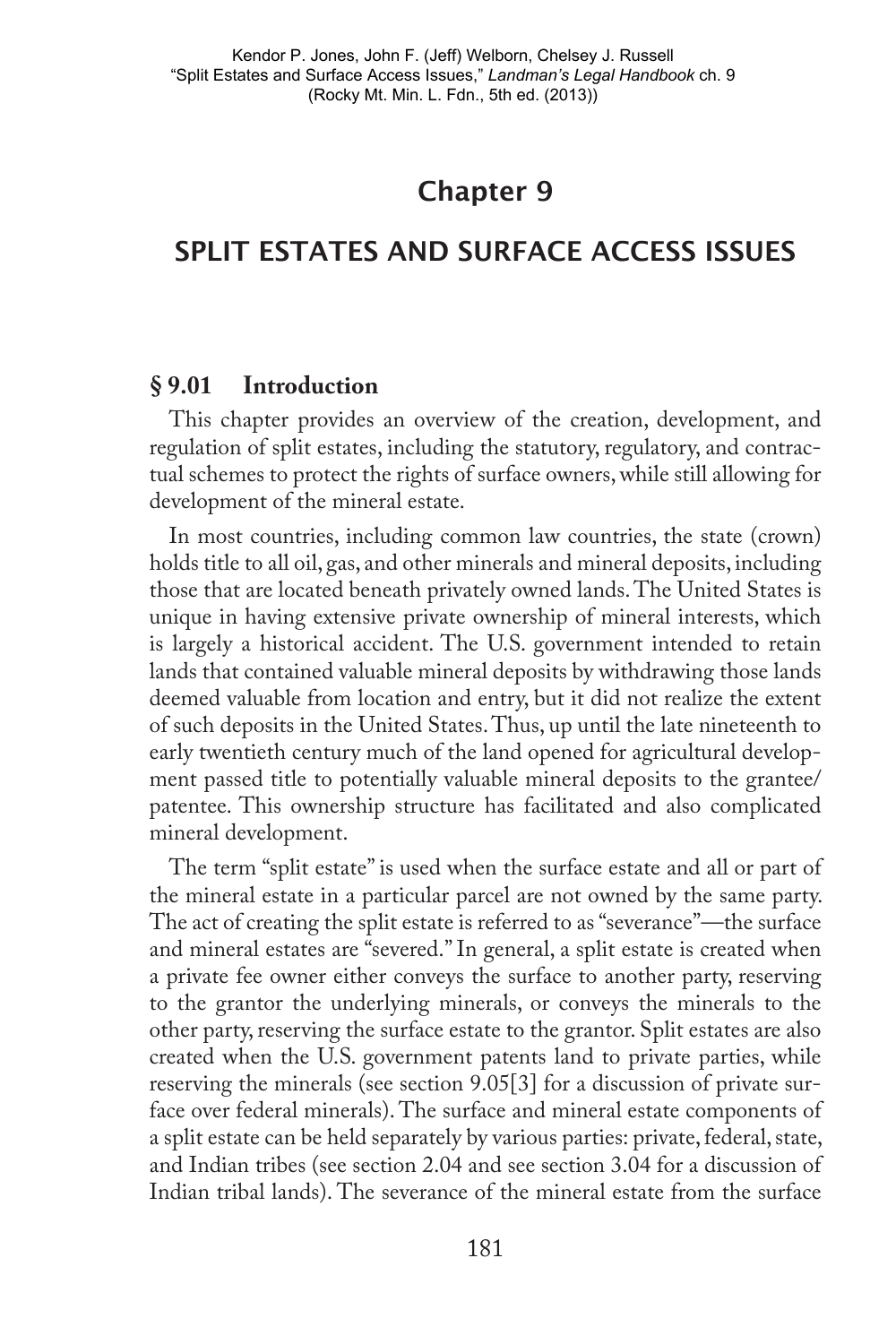estate is now a well-established principle in property law that allows title to each estate (and to components of the mineral estate) to vest in different owners. Until there is severance, there is just the one estate.

Thus, to use an oil and gas example, if a split estate exists, the oil and gas company must obtain a lease from the mineral estate owner and, depending on the operation, it also may be necessary to reach a surface use agreement with the surface estate owner. If the federal government owns the mineral estate, leasing efforts are with the Bureau of Land Management (BLM); if the state owns the mineral estate, leasing efforts are with the appropriate state agency; and if the mineral estate owner is an Indian tribe, leasing efforts are with the Bureau of Indian Affairs. Generally, it is not necessary to reach an agreement with the surface owner if the company does not need surface access to develop the minerals. An agreement with the owner of the surface estate is necessary if such access is required for the particular mineral exploitation operation (subject to the rules applicable to split estates discussed in section 9.03 below) or if, for example, the mineral owner/lessee needs to lay pipelines across the surface owner's lands or requires road access to adjacent lands.<sup>1</sup>

## **§ 9.02 Identifying a Split Estate**

Prior to leasing and mineral development, the operator will typically obtain a report or title opinion that starts with the U.S. patent or initial conveyance and goes forward to the date of the county record search. Often with patented mining claims, research begins with the date the claim was located, which could be several years prior to the date of the U.S. issued patent. Knowledge of the various laws under which U.S. lands were patented is important because the effects of those laws vary in terms of which, if any, part of the mineral estate was reserved to the U.S. government. The title examination addresses each conveyance affecting the subject tract, and in the case of a split estate, it will include a chain of title for each of the severed estates, both surface and mineral. Often ownership of the mineral estate is further fragmented on a divided or undivided basis, on a stratigraphic basis, or on a basis that distinguishes among the various types of minerals that can be found in the particular tract.

Thus, a drilling title opinion must address all ownership of all minerals (not just oil and gas). In addition, the title opinion must note any recorded

<sup>&</sup>lt;sup>1</sup> Even if there is no split estate, leases of oil and gas rights often contain "no surface occupancy" provisions in order to protect the high value of the surface for non-mineral surface uses, to protect existing structures or facilities, or to make certain the surface is available for development of other valuable minerals. In such a case, the oil and gas must be developed by wells drilled on adjacent lands. It is rare to find such a provision in private hardrock and coal mining leases, because most mining operations involve some surface impact or occupancy.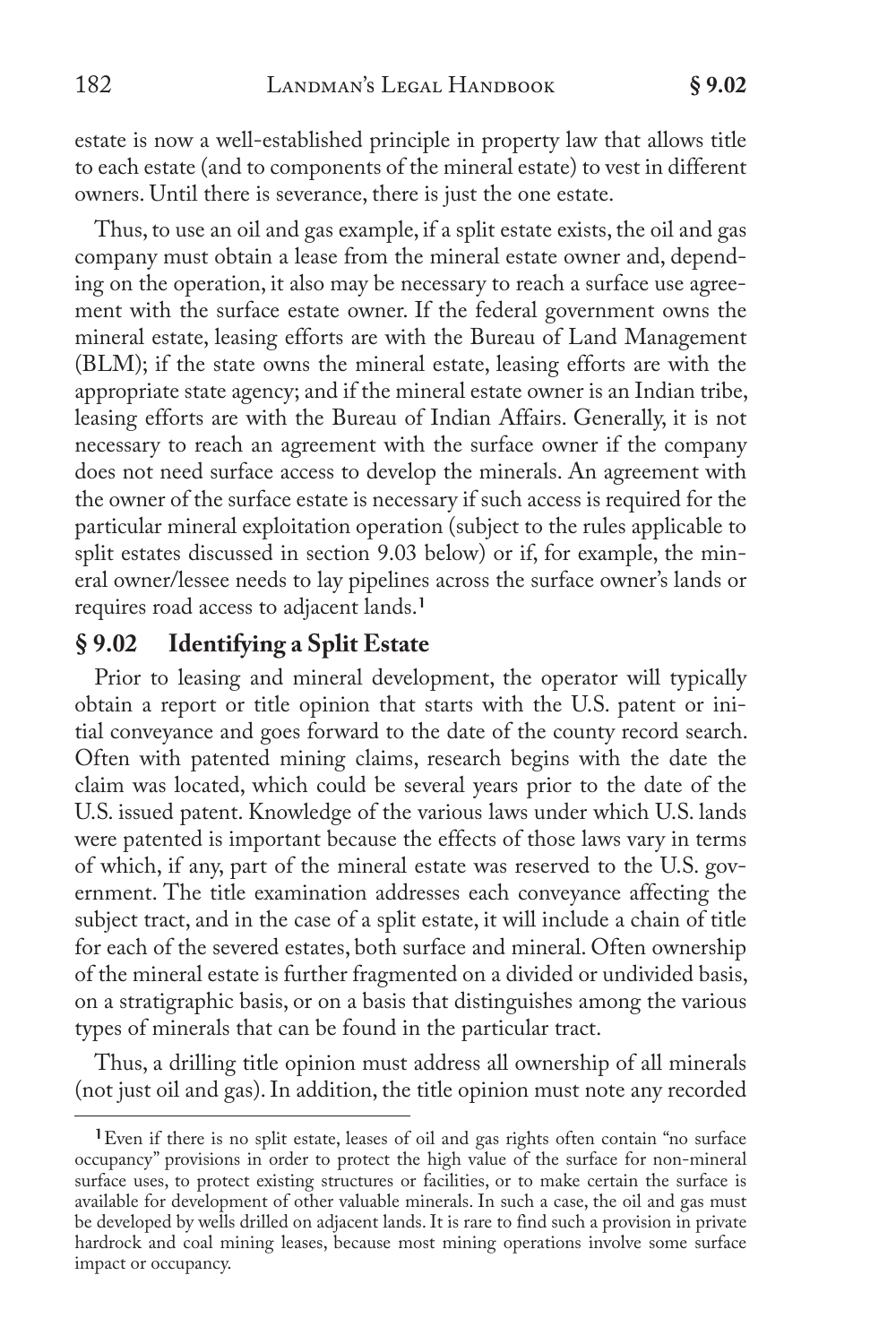restrictions on surface access to develop the minerals. It is important to note that the term "mineral" can have various meanings depending upon the circumstance under which the estates were severed. Therefore, record title to a particular type of mineral or mineral deposit may not be clear from the record. See Chapter 3 for more detailed discussions of mining claims and "other minerals."

In the event of stratigraphic division of the mineral estate, the drilling title opinion should (to the extent it can be discerned from the documents available for examination) clearly describe stratigraphic limits (boundaries) of each component, e.g., "from the surface to 1,500 feet below the surface of the land," or "from 3,200 feet below the surface of the earth to 5,200 feet below the surface of the earth," or "the producing interval noted in the logs for that certain well located in Section 00, Township XX, Range XX and being operated by ABC Oil & Gas Operator." If the mineral estate is divided based upon stratigraphic location or mineral type, then the operators/developers of the different components of the mineral estate should work together to reach a cooperative development plan. In some states, statutes dictate how multiple mineral developments should occur, the general rule being that a developer acquires its interest subject to the existing burdens in the mineral estates, e.g., subject to existing mineral or oil and gas leases.

# **§ 9.03 Developing a Split Estate [1] Dominance of Mineral Estate**

The general (common law) rule in the case of a split estate is that the mineral estate is "dominant." This means that the owner of the surface estate cannot prohibit the owner of the mineral estate from accessing and developing the minerals. It also means that the owner of the mineral estate owns an implied right to use so much of the surface of the particular tract of land as is reasonably necessary to access and develop the minerals that exist in that tract. This dominance is, of course, subject to any limitations that are imposed by applicable case law, statutory law, or regulation. The theory that supports this basic rule is that the creator of the split estate did not intend to give rights to the surface estate owner that would render the mineral estate valueless.

The courts have long struggled with compatible development of the two estates. Early cases adopted the principle that the owner of the mineral estate must have "due regard" for the needs of the owner of the surface estate. Beginning in the early 1900s, a series of decisions, primarily by Texas courts, gradually replaced this principle with the "reasonably necessary" test; i.e., there were no restrictions on the mineral owner's use of the surface if such use was "reasonably necessary" to develop the minerals.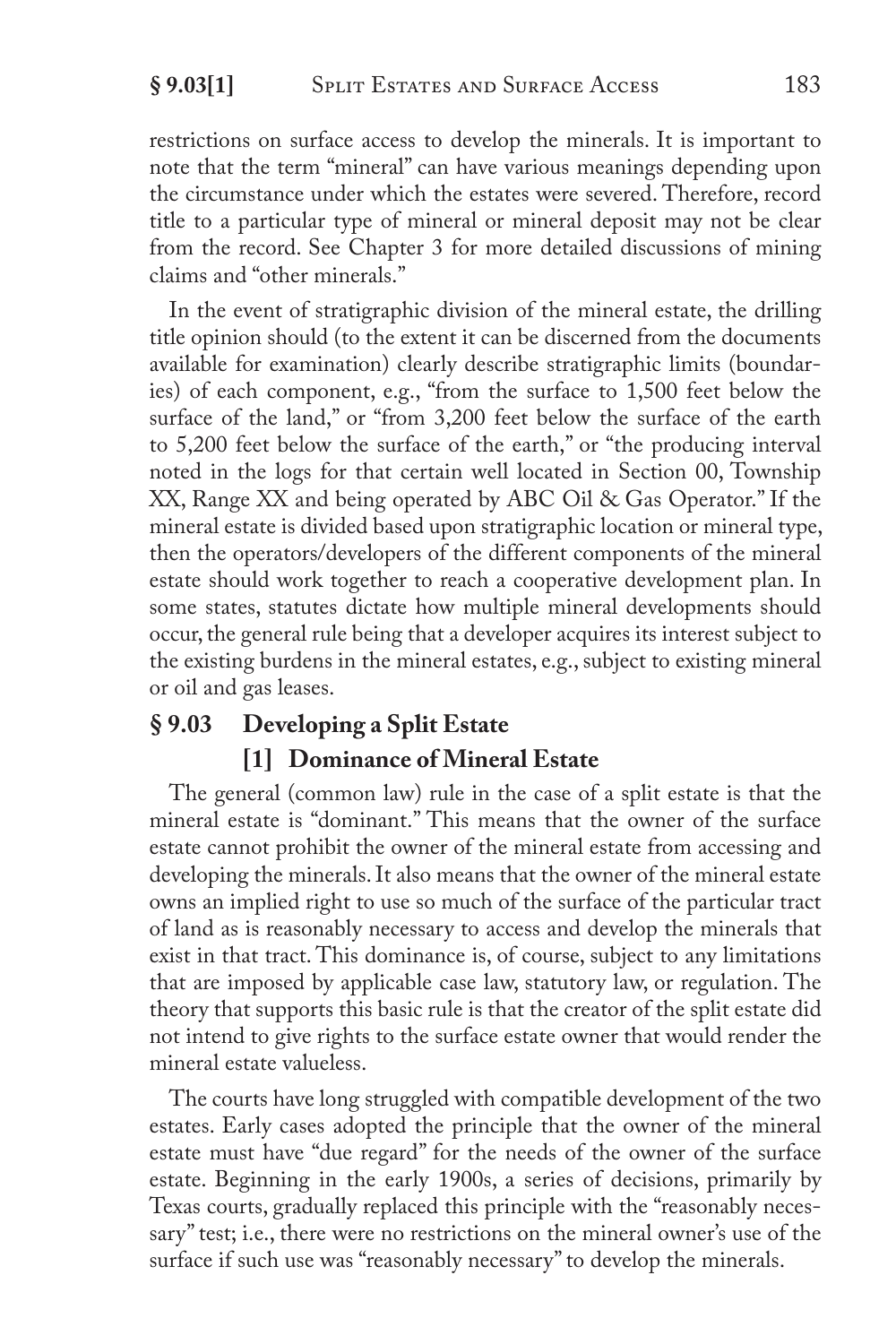#### **[2] Accommodation Doctrine**

The trend in favor of absolute dominance by the mineral owner was modified somewhat in 1971 when the Texas Supreme Court in *Getty Oil Co. v. Jones*, 470 S.W.2d 618 (Tex. 1971), adopted what became known as the "accommodation doctrine," which attempts to balance the two competing interests, rather than give the mineral owner absolute dominance. The court held in *Getty* that the inconvenience to the mineral lessee of adopting an alternative to the proposed method of operation (surface use) must be weighed against the surface owner's right to use the surface in a manner that did not unreasonably interfere with the lessee's right to develop the minerals. The court established a four-part test in applying the accommodation doctrine:

- (1) There must be an existing use of the surface by the surface owner (i.e., potential future uses would not be considered);
- (2) The lessee's proposed use must preclude or impair such existing use;
- (3) The lessee must have reasonable alternatives available; and
- (4) The lessee must show that any alternative use by it of the surface, other than its proposed use, is impracticable and unreasonable under the circumstances.

The accommodation doctrine is now the rule in most states that have considered the issue, either through case law alone or in combination with statutory law. For example, in Colorado, the owners of the surface estate and the mineral estate, respectively, must have due regard for each other's land use requirements in making use of the estate in question. In some cases, this requires the owner of the mineral estate to change its planned use of the surface to accommodate the surface estate owner, at least to the extent possible consistent with the right of the owner of the mineral estate to develop the minerals. *Gerrity Oil & Gas Corp. v. Magness*, 946 P.2d 913 (Colo. 1997).

### **[3] Destruction of the Surface Rule**

For mining purposes, some states used what has come to be known as the "destruction of the surface rule" to determine whether a substance is a mineral owned by the mineral owner or a substance owned by the surface owner and thus determine which party has the right to develop or prevent development of the substance. Several Texas cases in the 1970s and 1980s held that in determining whether a substance is a mineral, the test is "whether *any* reasonable method of extraction will destroy or deplete the surface." *Wojtasczyk v. Burns*, 744 S.W.2d 354, 356 n.2 (Tex. App.— Corpus Christi 1988, no writ) (emphasis added) (citing *Moser v. U.S. Steel Corp.*, 676 S.W.2d 99, 100 (Tex. 1984)). If any reasonable method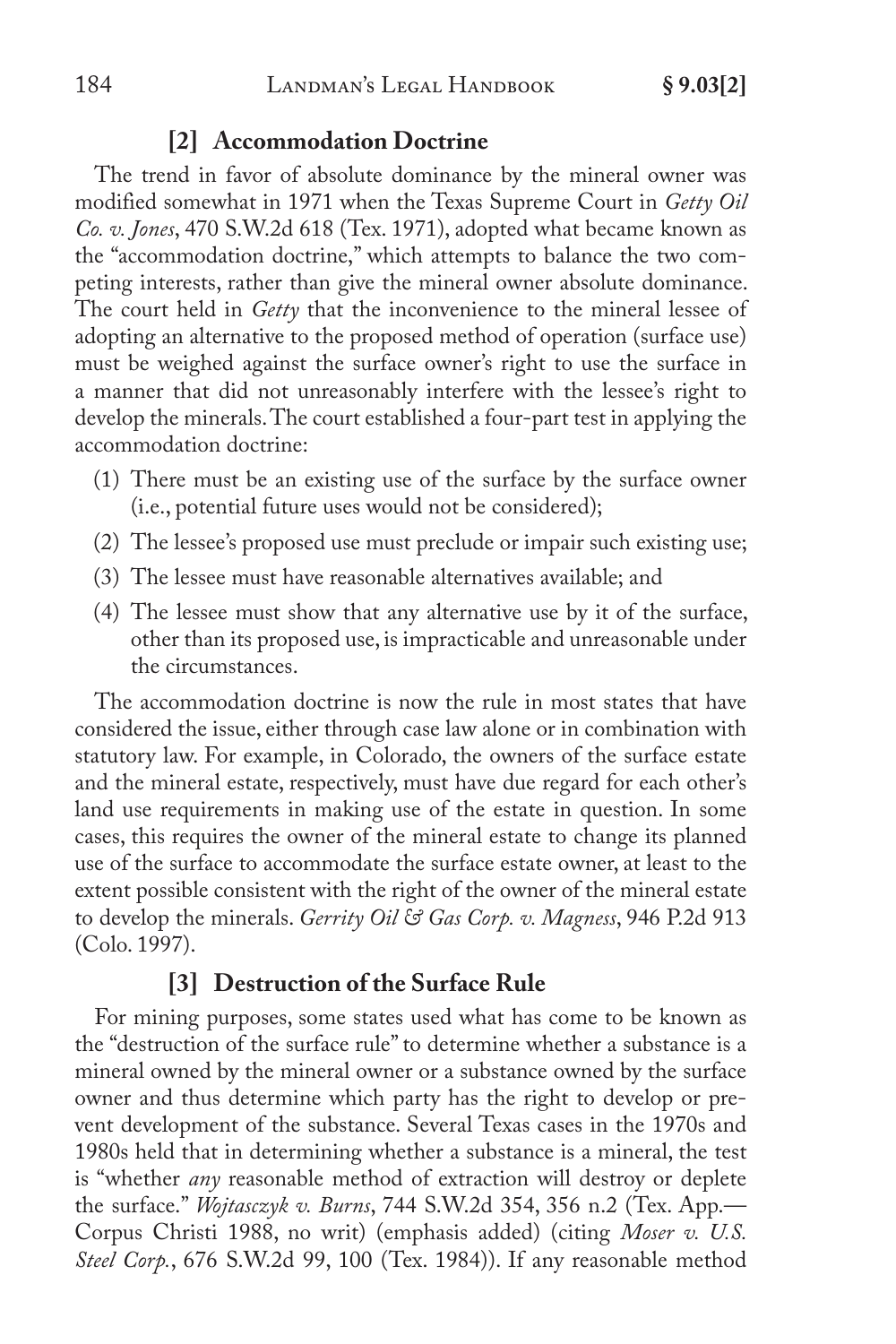of extraction would destroy the surface, earlier Texas cases held that the substance in question was then by definition part of the surface estate. The Texas courts in the *Wojtasczyk* and *Moser* cases, however, ruled that specific minerals (such as uranium) were, as a matter of law, a part of the mineral estate regardless of the manner in which they would be developed. Those cases also held that a reservation of specific minerals that could only be extracted by mining methods that would destroy the surface would give rise to broader implied rights to use the surface than general reservations of "oil, gas and other minerals."

Currently in the Rocky Mountain region, the destruction of the surface rule is used primarily as an aid in construing the extent of the implied rights the mineral owner has to use the surface. The rule can prove helpful in making an initial determination of the breadth of those rights, but if there is uncertainty as to whether the mineral owner has a right to destroy the surface, and it is unclear from the record title, then a judicial determination may ultimately be necessary to determine ownership. However, it is good policy for mining operators and landmen to determine whether the proposed operations would render the surface unusable in its native form. In *Smith v. Moore*, 474 P.2d 794 (Colo. 1970), for example, the Colorado Supreme Court analyzed a split estate where the mineral owner planned to use strip mining to develop the minerals and held that "when the surface and mineral estates have been severed, the owner of the mineral estate may remove the underlying minerals but must support the surface and cannot destroy the surface by strip mining." *Smith*, 474 P.2d at 795 (citing *Barker v. Mintz*, 215 P. 534, 535 (Colo. 1923)). Thus, if the surface would be destroyed by mining operations, and there is no explicit grant in the record of the right to destroy the surface, purchasing the surface or leasing it with an option to purchase may be a preferred alternative.<sup>2</sup>

## **§ 9.04 Legislation**

## **[1] Surface Damage/Use Statutes**

A number of states have adopted surface damage/surface use statutes to provide protection to surface owners while allowing for the development of the mineral resources. It is important to review each state statute to determine what minerals are covered by the statute; some statutes only apply to oil and gas development; others apply more broadly. The following states covered by this Handbook have adopted a version of a surface damage/surface use statute:

<sup>&</sup>lt;sup>2</sup>It is important to carefully review the law in each state; the rule established by those Colorado cases is not necessarily the rule in every state.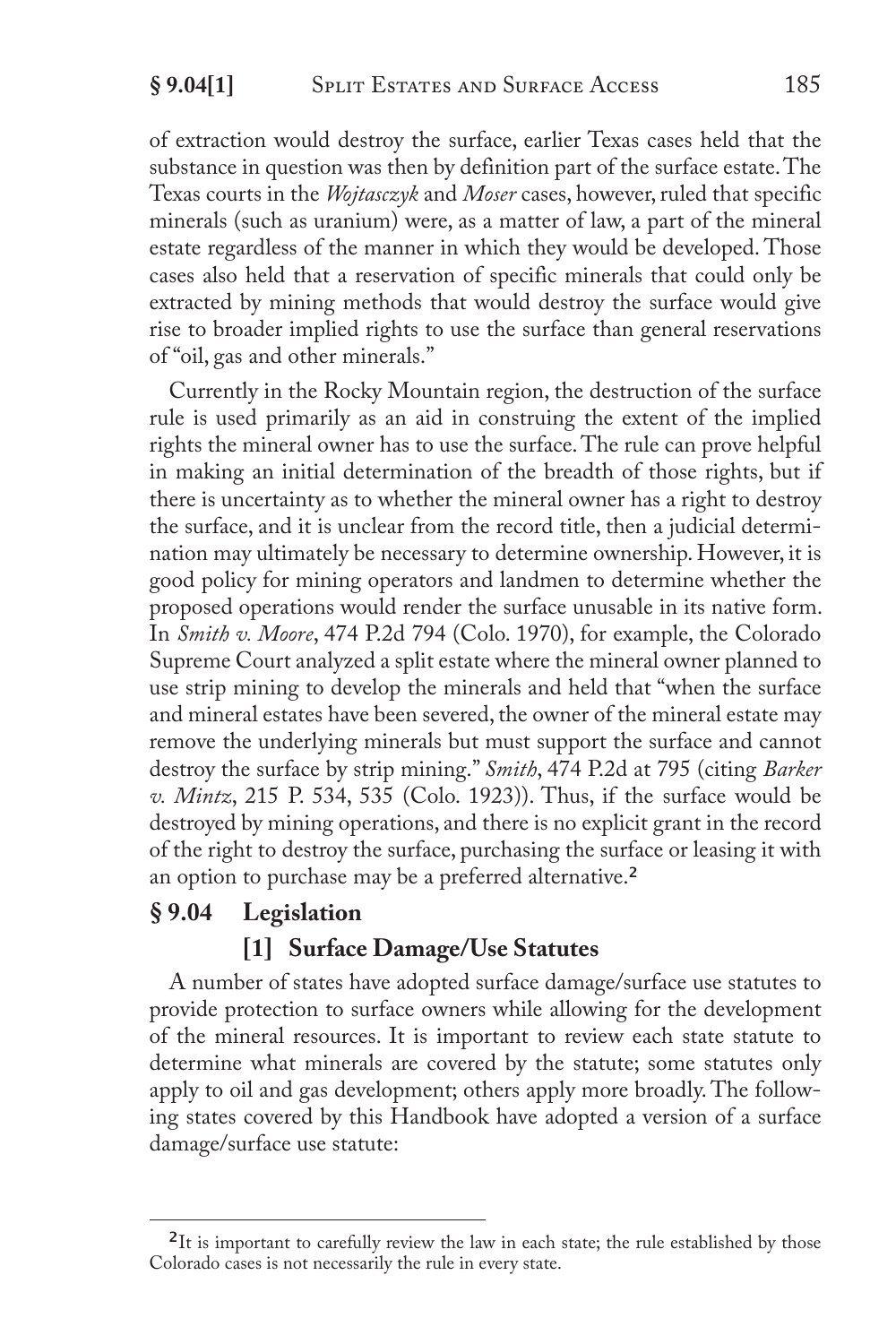- Alaska: Alaska Admin. Code tit. 11, § 83.158 (private minerals), Alaska Stat. § 38-05-130 (state-owned minerals).
- Colorado: Colo. Rev. Stat. § 34-60-127 (oil and gas).
- Montana: Mont. Code Ann. §§ 82-10-501 to -511 (oil and gas).
- New Mexico: N.M. Stat. Ann. §§ 70-12-1 to -10 (oil and gas).
- North Dakota: N.D. Cent. Code §§ 38-11.1-01 to -10 (oil and gas).
- South Dakota: S.D. Codified Laws §§ 45-5A-1 to -11 (oil and gas and other minerals).
- Utah: Utah Code Ann. §§ 40-6-2, -5, -20, -21 (oil and gas).
- Wyoming: Wyo. Stat. Ann. §§ 30-5-402 to -410 (oil and gas).

In most of the states that have these surface damage/surface use statutes, the mineral owner is required to provide notice to the surface owner prior to commencing drilling operations. Such notice usually must be written notice given a minimum of 10 days before operations may be commenced. The typical generic notice includes the following:

- (1) Location of entry onto surface;
- (2) Date drilling operations will commence;
- (3) A copy of the drilling application;
- (4) Name, address, and telephone number of the operator;
- (5) An offer to negotiate in good faith any proposed changes to the proposed plan of operations; and
- (6) In some states, a copy of the relevant statute.

In some states, the county permitting department or agency also requires notification to all surface owners and contiguous surface owners by certified mail.

Most state laws require that the surface owner be compensated for pipeline installation and any other surface disturbances. If the operator and the surface owner cannot reach an agreement as to damages, the operator has the right to proceed with development, and damages will be resolved by litigation or arbitration. In Colorado, an operator cannot proceed with the construction of a pipeline without a written agreement executed by both parties, unless it uses a pipeline company that has the power of condemnation.

In some states, such as Wyoming, the appropriate state agency will not approve an application for permit to drill (APD) without certification by an operator that it has provided notice of the proposed operations to the surface owner, attempted good faith negotiations to reach an agreement or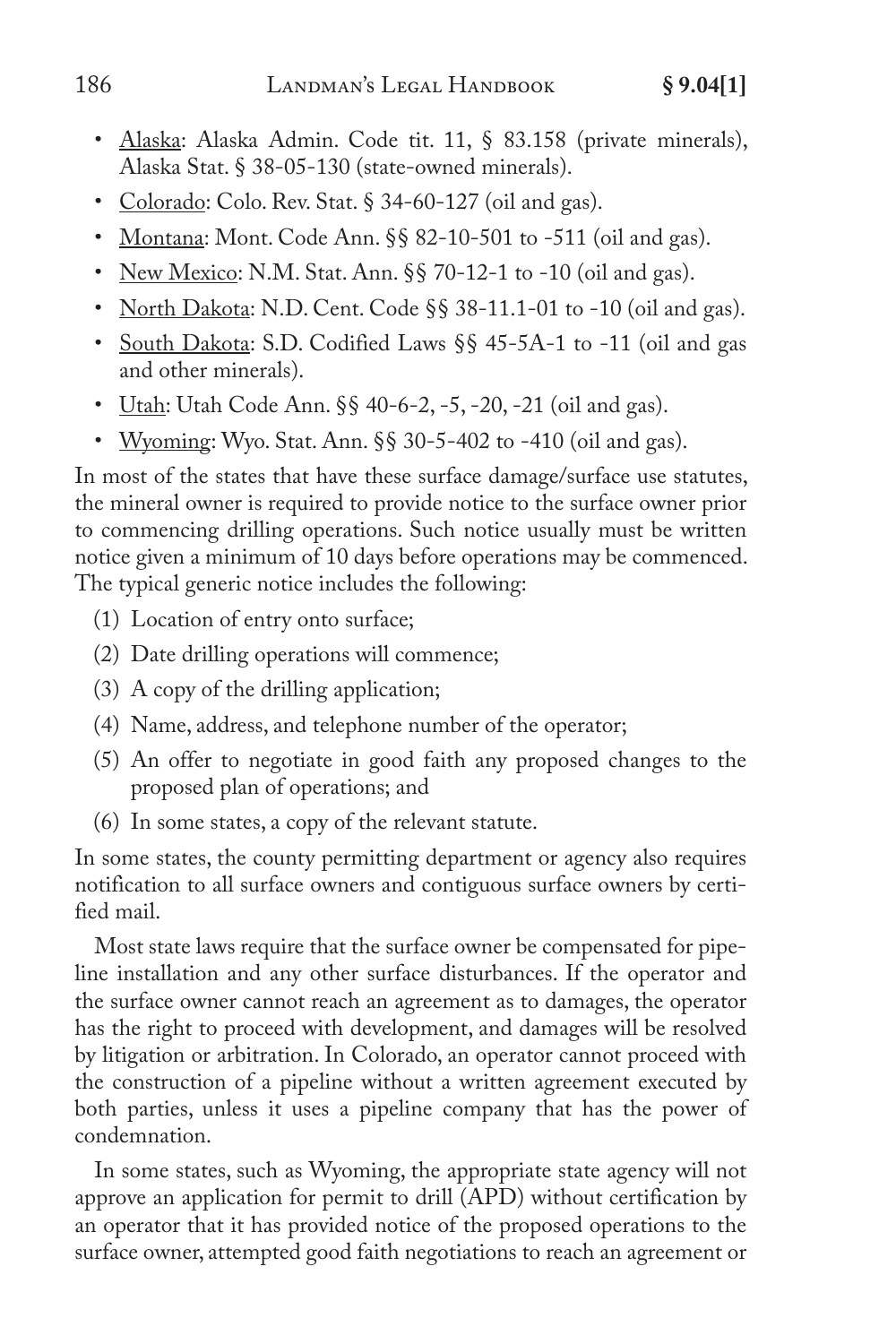waiver, and reached an agreement with the surface owner or, in the absence of an agreement because of a failed negotiation, the operator must certify that it has obtained a surface protection bond.

## **[2] Dormant Mineral Acts**

Several states also have dormant mineral interest (or mineral lapse) acts to aid in rejoinder of the severed mineral interests with the surface estate in specific circumstances. Under these acts, if the mineral estate has been severed, and if the mineral interest is undeveloped and/or unclaimed for a designated period of time, the mineral interest is reunited with the surface and the split estate no longer exists. There are considerable differences in the statutory details among the states that have adopted some form of dormant mineral interest or mineral lapse acts, including the types of "use" that will preserve the mineral interest, the permissible period of nonuse, and whether the statute is designed primarily to terminate unused mineral interests (e.g., Indiana, Louisiana, Michigan) or to merely identify and locate the mineral interest owners (e.g., Kansas). It is recommended to seek local legal counsel to understand the impacts the dormant mineral acts may have on your project.

## **[3] Pore Space Ownership**

A unique situation arises with split estates when the use of pore space is at issue. Oil and gas operators may want to use pore space to store gas or to inject waste water. The majority of the states that have addressed this issue treat pore space ownership as vested in the surface owner. North Dakota and Wyoming have enacted statutes covering subsurface pore space ownership and follow the majority rule, vesting ownership in the surface owner, codified as follows:

- North Dakota: N.D. Cent. Code §§ 47-31-01 to -08.
- Wyoming: Wyo. Stat. Ann. § 34-1-152.

Several states, including Montana, New Mexico, and Utah, have unsuccessfully attempted to pass legislation that addresses subsurface pore space ownership. It is important to review state law if subsurface pore space is at issue.

## **[4] Surface Mining Control and Reclamation Act of 1977**

The Surface Mining Control and Reclamation Act of 1977 (SMCRA) regulates active coal mining and reclamation of abandoned coal mining lands, both federal and private. The underlying theme is uniformity in the regulation of surface coal mining in the United States. SMCRA created the Office of Surface Mining Reclamation and Enforcement (OSM)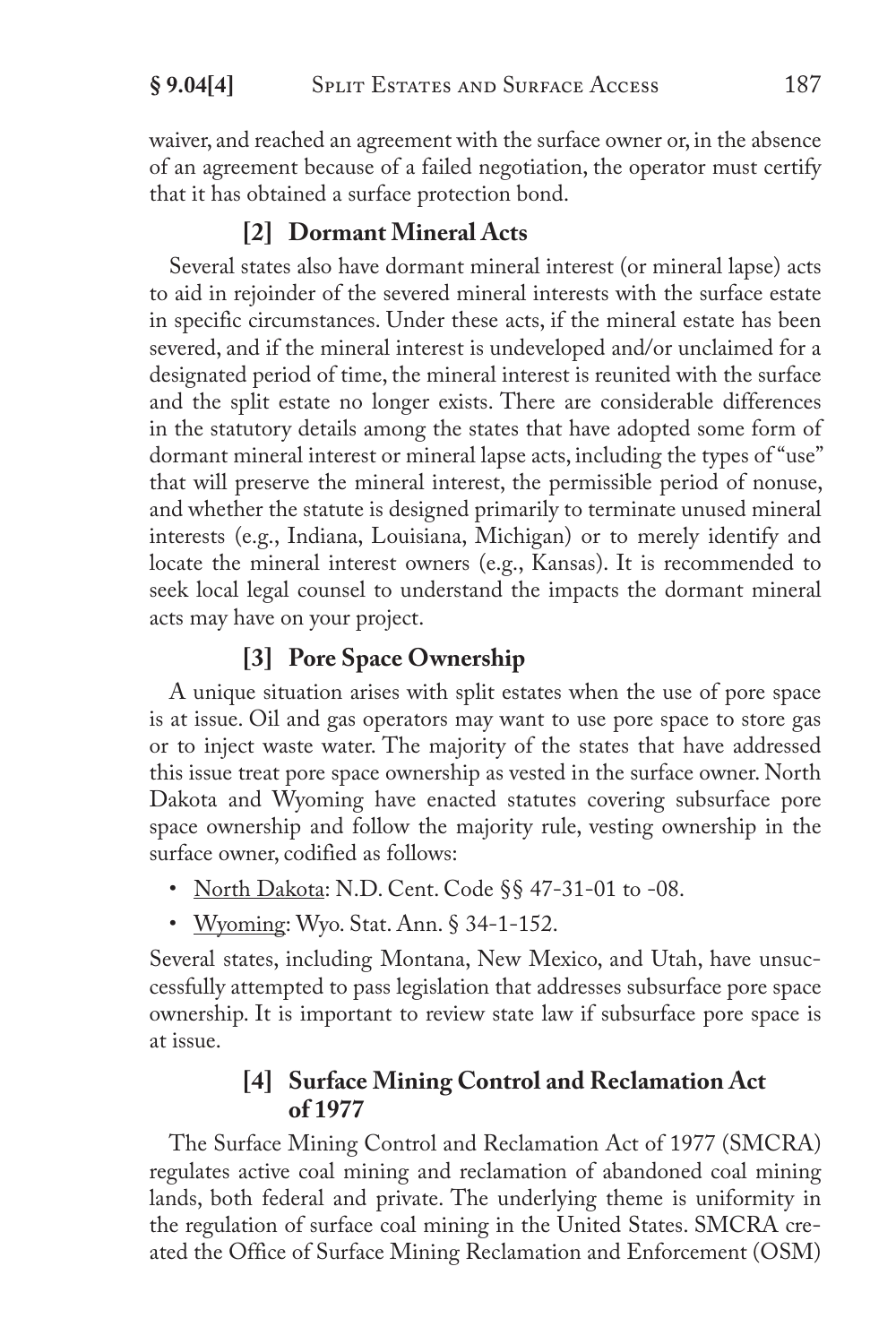within the U.S. Department of the Interior, which oversees all surface coal mining on federal lands and oversees state programs approved by OSM in accordance with SMCRA. Approved state programs for coal mining on non-federal lands allow states to issue permits, inspect mines, and take enforcement actions if necessary.

Under SMCRA, the following is required:

- A permit issued by the OSM or approved state program is required for any surface coal mining in the United States.
- The operator is required to post a bond to ensure that reclamation will occur after the completion of mining operations.
- Written consent of the surface owner is required to be filed with the Secretary of the Interior prior to the federal government entering into a lease for coal deposits unless documentation can be provided to the Secretary evidencing a conveyance that expressly grants or reserves the right to utilize surface mining to extract coal.

Thus, if a landman is involved in coal exploration and development, the landman should:

- (1) Obtain a title report or opinion to determine the ownership of the coal estate and the ownership of the surface estate;
- (2) Determine which agency to contact based on the ownership of the coal; and
- (3) Obtain the most recent set of guidelines from the applicable agency to prepare for filing the permit and for obtaining the surface owner consent, if necessary.

## **§ 9.05 Regulations**

### **[1] State Agencies**

Almost all states have one or more regulatory agencies that are responsible for regulating mineral development. In most cases, the particular agency was created by the state legislature to promote mineral development but also to require that mineral development occur in a safe, efficient, and environmentally responsible manner. With respect to oil and gas, for example, most state agencies require operators to obtain permits prior to drilling a new well and to file production reports after the well is completed or plugged and abandoned. With respect to mining, most state agencies require operators to obtain permits prior to any surface disturbance, to go through a much more detailed and complex permitting process for actual mining operations, to post bonds or other surety to ensure reclamation of affected lands, and to file reports upon completion of reclamation. These agencies do not adjudicate the respective rights and obligations of surface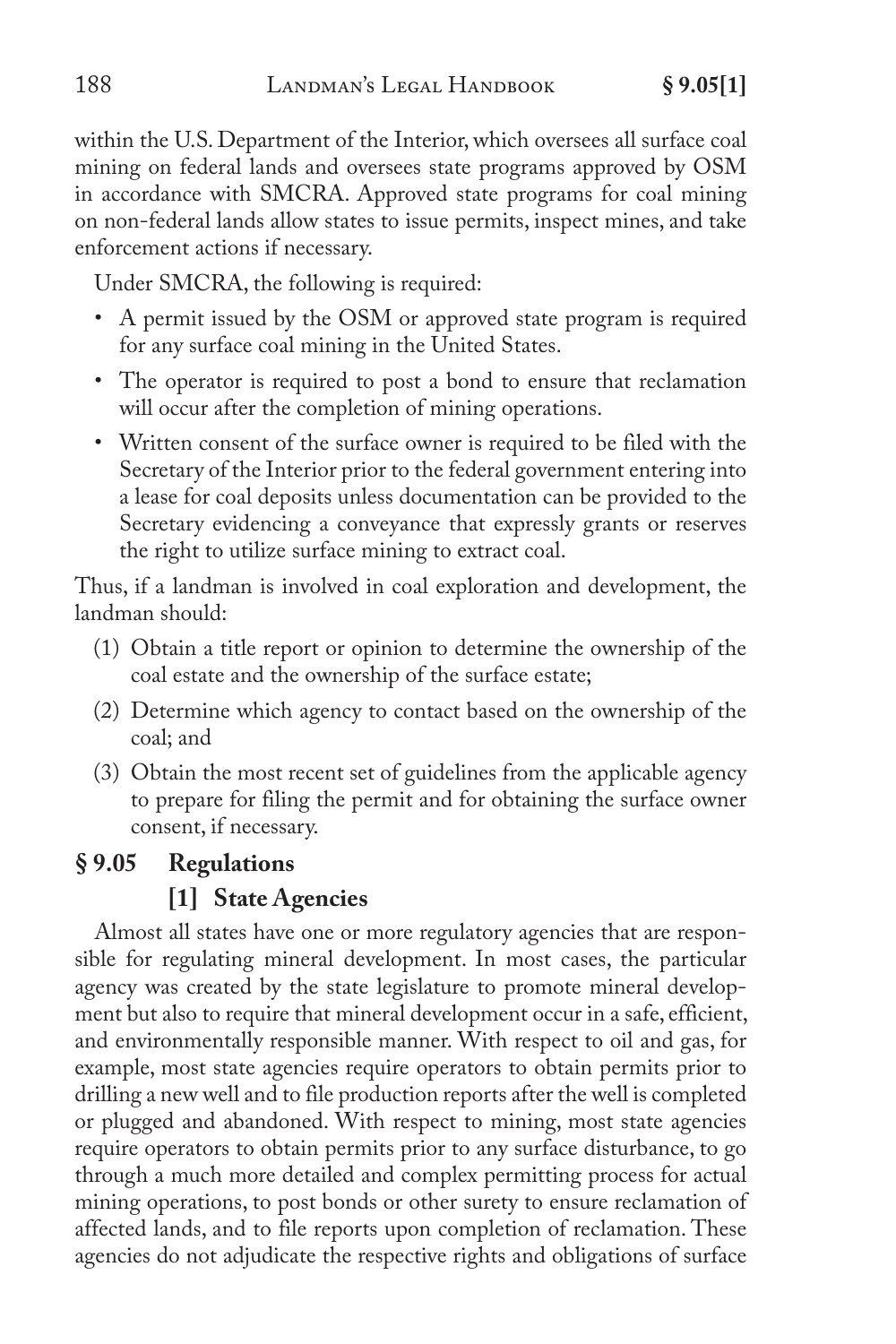and mineral owners, although they will facilitate negotiations between the parties. See Appendix M for a list of state agencies regulating mineral development.

### **[2] Local Agencies**

With the expansion of oil and gas development, many county or parish governmental agencies have established an oil and gas liaison department that reviews oil and gas development to address traffic congestion, damage to county roads, surface owner damages, pipeline location, and other mineral development issues.

If there is a conflict between regulations by state or local agencies, the question of preemption arises, i.e., does state law preempt county/local law? In general, the court will look at whether there is an operational conflict between the state and local agencies and, if so, an evidentiary hearing may be held to try to resolve such conflict. If it is determined that there is a direct conflict, normally state law preempts local regulation.

This has been a major issue in Colorado, where the courts have generally sided with the Colorado Oil and Gas Conservation Commission (COGCC) in the case of state versus local regulation. In 1992, in *Voss v. Lundvall Bros., Inc.*, 830 P.2d 1061 (Colo. 1992), and *Board of County Commissioners, La Plata County v. Bowen/Edwards Associates, Inc.*, 830 P.2d 1045 (Colo. 1992), the Colorado Supreme Court determined that local jurisdictions do not have the authority to prohibit all oil and gas development within their boundaries. The courts have not, however, found that the COGCC's jurisdiction preempts all aspects of local regulation, and the state and local agencies typically end up regulating different aspects of the exploration and development process and are encouraged to work together.

Similarly, the Colorado Supreme Court has held that local jurisdictions do not have authority to ban certain mining techniques. In *Colorado Mining Ass'n v. Board of County Commissioners of Summit County*, 199 P.3d 718 (Colo. 2009), the court ruled that Summit County could not bar the use of cyanide or other toxic/acidic chemicals in heap leach mining operations, because state law (the Colorado Mined Land Reclamation Act) preempted the county's regulations in that field.

Conflicts between local and state regulation regarding oil and gas or mining development are likely to continue as localities seek to restrict or control mineral development within their boundaries to address the concerns of their constituents. Colorado has become a battleground for home rule versus state regulation of oil and gas development, and several of the larger operators have negotiated memorandums of understanding (MOU) with the affected localities that govern their operations within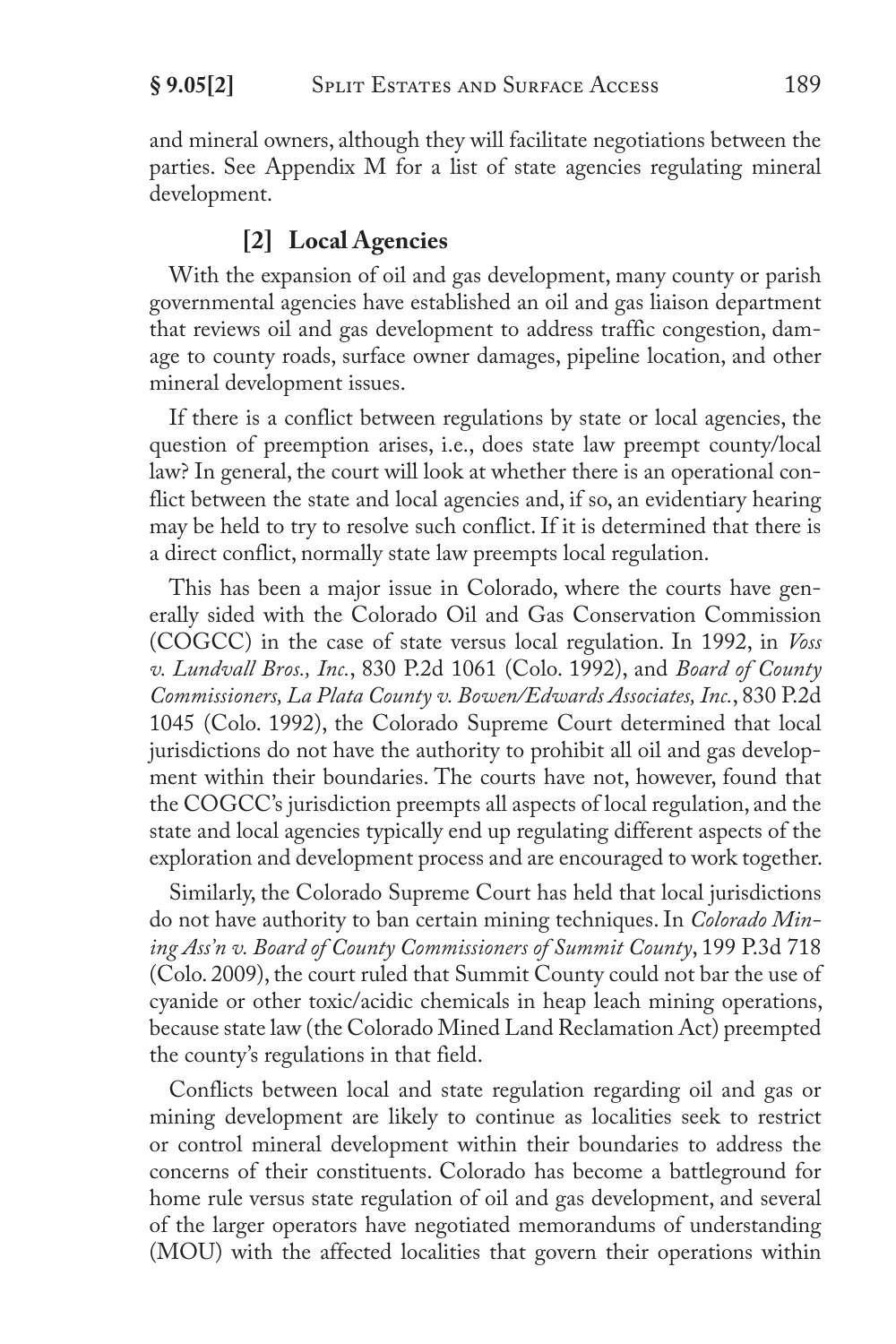the town boundaries and the use of town roads to access such operations or their operations beyond town boundaries, accepting restrictions that go beyond those imposed by the COGCC in order to promote a harmonious relationship with the localities.

# **[3] Federal Split Estates—Private Surface over Federal Minerals**

### **[a] Creation; Early Rules of Ownership**

The United States began reserving minerals in patents with the Coal Lands Acts of 1909 and 1910, which authorized the United States to reserve all coal from lands patented to settlers. While the mineral reservations under the Coal Lands Acts were limited to coal, mineral reservations under subsequent legislation included all minerals. Congress passed the Agricultural Entry Act of 1914 and the Stock-Raising Homestead Act of 1916, both of which mandated mineral reservations when surface patents were issued by the United States and granted the lessee of a federal reserved mineral interest the right to mine and remove the minerals and occupy as much of the surface as reasonably necessary to remove the minerals. These acts also required the lessee to pay for damages to crops and surface improvements or to post a bond with the Secretary of the Interior to pay for such damages. The issue of whether sand and gravel are conveyed by a mineral reservation is of increasing importance because of the widespread use of sand in the hydraulic fracturing process. This is determined generally on a state-by-state basis; however, the U.S. Supreme Court in *Watt v. Western Nuclear, Inc.*, 462 U.S. 36 (1983), held that gravel is considered a mineral if reserved to the United States in lands patented under the Stock-Raising Homestead Act of 1916.

According to the *American Law of Mining* § 200.02 (2d ed. 2012), because of the ambiguity under the above described acts in resolving whether a mineral lessee or mineral claimant has the right to use the surface in such a way that it destroys it without the consent of the surface owner, operators generally have two practical options: (1) obtain control of the surface, or (2) reach a mutually satisfactory agreement with the surface owner. Federal locatable minerals reserved under the Stock-Raising Homestead Act of 1916 have specific notice requirements associated with them, such as the requirement to file a Notice of Intent to Locate a Mining Claim (NOITL) (Form 3830-3) with the appropriate BLM State Office prior to staking a mining claim or entering such lands to explore for minerals. According to 43 U.S.C. § 299, and as described on the BLM website, the following items are required by statute to be in a NOITL:

(1) Surface owner name and address;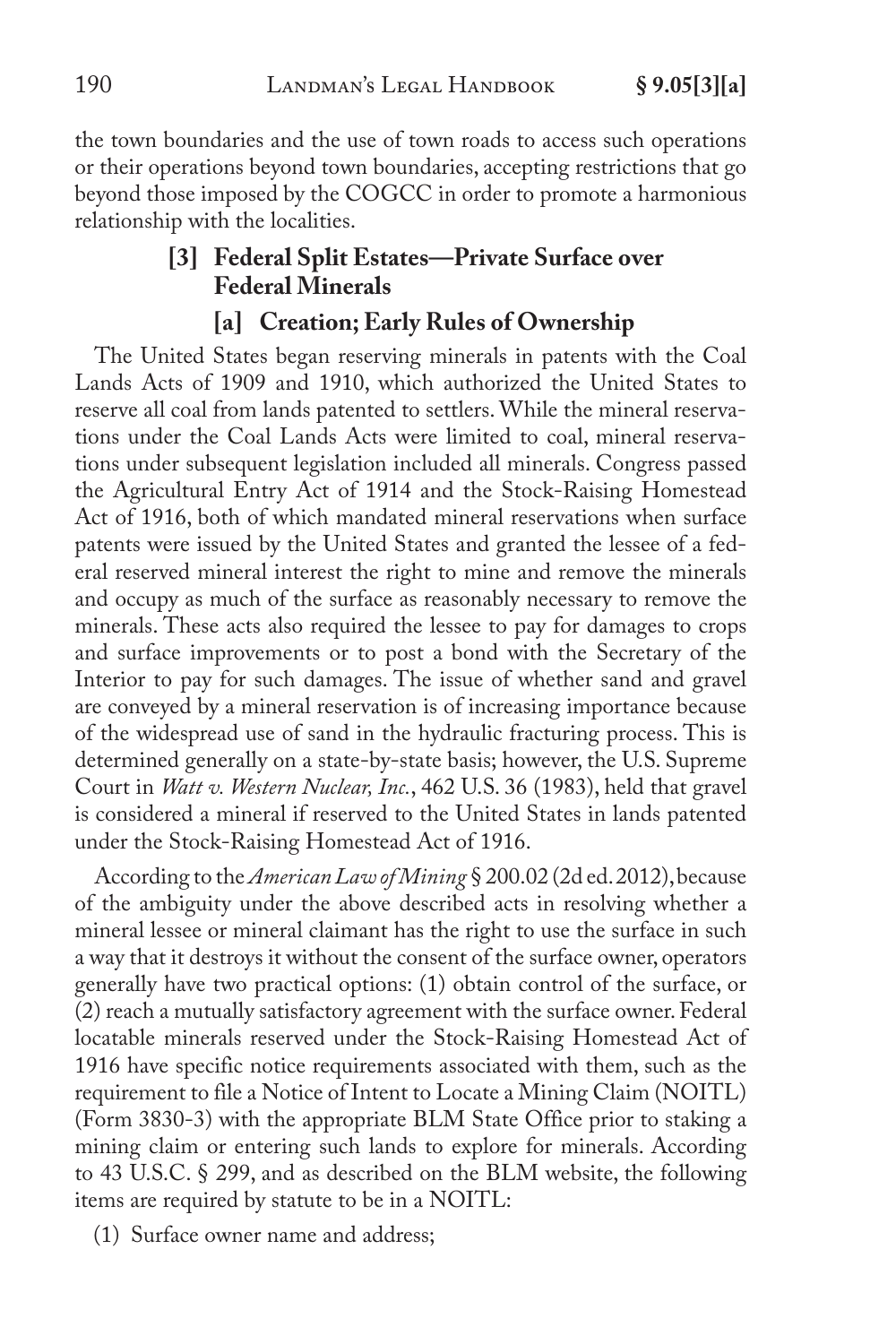- (2) Claimant name and address;
- (3) Legal description of the lands;
- (4) A map of the land subject to mineral exploration, including access routes; and
- (5) Dates when the exploration will begin and end.

The following regulatory requirements must also be included in a NOITL:

- (1) Service fee;
- (2) Proof of surface ownership;
- (3) Certified mail receipt card proving surface owner received a copy of the NOITL;
- (4) Surface owner telephone number;
- (5) Claimant's telephone number;
- (6) Total number of acres covered by the NOITL; and
- (7) Description of proposed mineral activity.

By filing a NOITL the designated land is segregated from other forms of appropriation for 90 days provided that all of the statutory requirements are met and the NOITL is accepted.

Other federal acts under which patents may have been issued but that reserved minerals to the United States include the Pittman Underground Water Act of 1919 (affects Nevada only) (*BedRoc Ltd., LLC v. United States*, 541 U.S. 176 (2004), held that sand and gravel are not "valuable minerals" within the meaning of the Pittman Underground Water Act of 1919), the Taylor Grazing Act of 1934, the Small Tract Act of 1938, and the Federal Land Policy and Management Act of 1976 (FLPMA). The federal government today owns approximately one-third of the total land area (onshore) of the United States and an additional 63 million acres of severed mineral rights, with 44 million of those acres including oil and gas. Due to the variety of statutes under which minerals were reserved to the federal government and split estates created, it is important to obtain a title report or opinion that indicates the specific act the lands were patented under.

In 1928, the Supreme Court in *Kinney-Coastal Oil Co. v. Kieffer*, 277 U.S. 488, 504–08 (1928), established the following rules of split estate ownership, which originally applied to federal minerals and private surface, but has since been used as a general template for other combinations of split estate ownership involving the federal government:

(1) The mineral estate or use is dominant;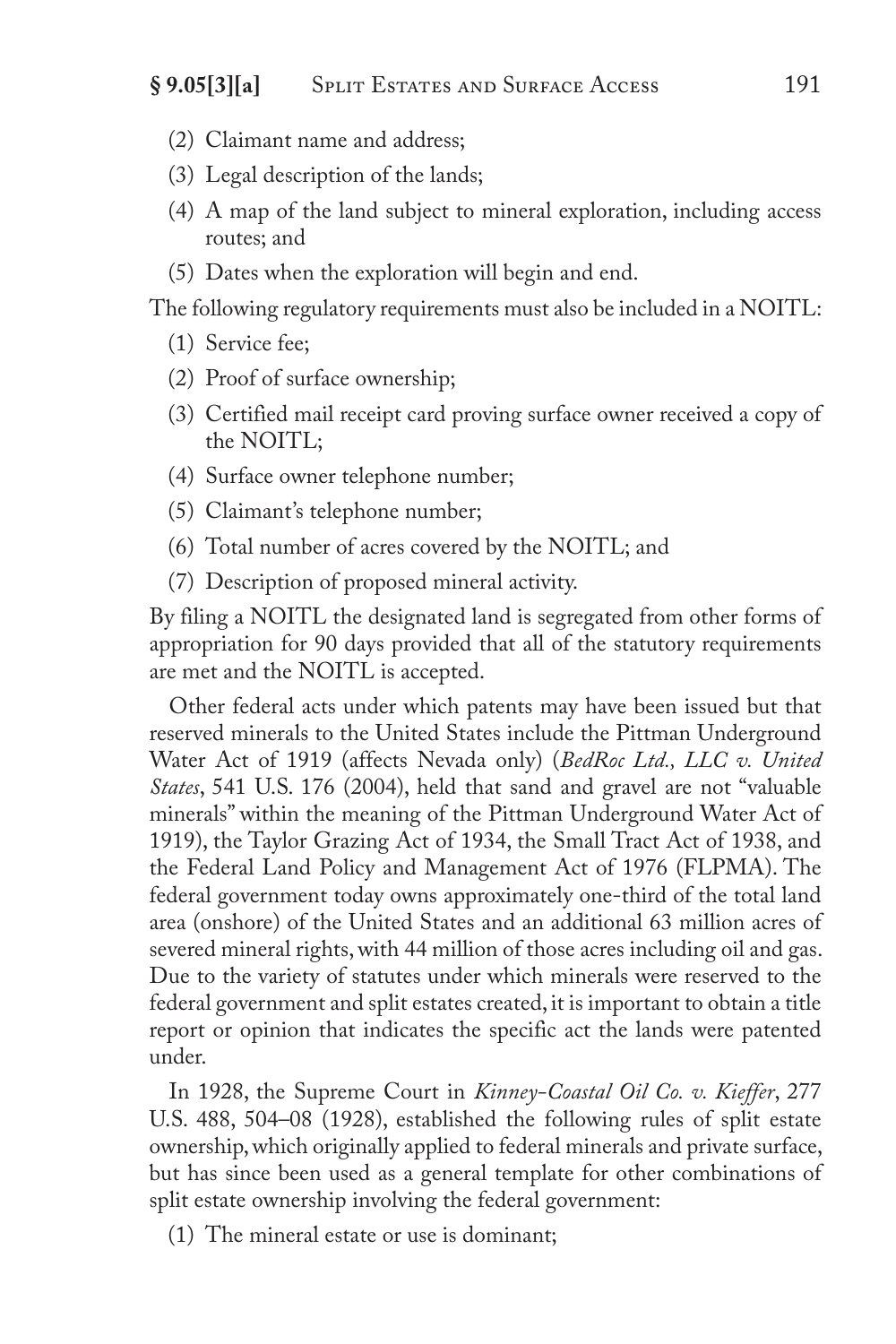- (2) The lessee has the right to use so much of the surface as is reasonably necessary to prospect for, mine, and remove the minerals;
- (3) The surface owner's use cannot be incompatible with the rights of the lessee;
- (4) The mineral owner's right of access is an appurtenant right to the leasehold and is not a separate right to be purchased from the surface owner;
- (5) The surface owner is not entitled to profits from the mineral estate;
- (6) The lessee is liable to the surface owner for damages to crops and tangible improvements;
- (7) The surface owner is entitled to damages only, and then only for crops and improvements consistent with the patent's purpose;
- (8) Damage settlements may be negotiated with the surface owner; and
- (9) In the absence of successful negotiations, the lessee may post a bond or other undertaking and occupy the surface estate.

## **[b] BLM's Onshore Order No. 1**

If the mineral estate or part of it is owned by the federal government, but the surface is owned by private parties, the leasing process is managed by the Bureau of Land Management (BLM). See Appendix M for a list of the BLM State Offices for the states covered by this Handbook. BLM's Onshore Oil and Gas Order No. 1 (Onshore Order No. 1) provides the leasing requirements for federal oil and gas interests. Onshore Order No. 1 allows a lessee to obtain surface access in split estate situations even in the absence of surface owner consent or waiver, so long as the lessee can demonstrate that it made a good faith attempt to negotiate surface access with the surface owner without success and posts a bond for the benefit of the surface owner.

Onshore Order No. 1 details the procedures that must be followed prior to drilling. The procedures are summarized as follows:

- (1) Filing of a sundry notice or application for permit to drill (APD);
- (2) 30-day notice period;
- (3) Onsite inspection; and
- (4) Certification of a surface access agreement or showing of an unsuccessful attempt to achieve a surface access agreement (after good faith efforts).

For further information on the leasing and operations processes specific to federal minerals that are under private lands, see BLM & U.S. Forest Service, *The Gold Book–Surface Operating Standards and Guidelines for Oil*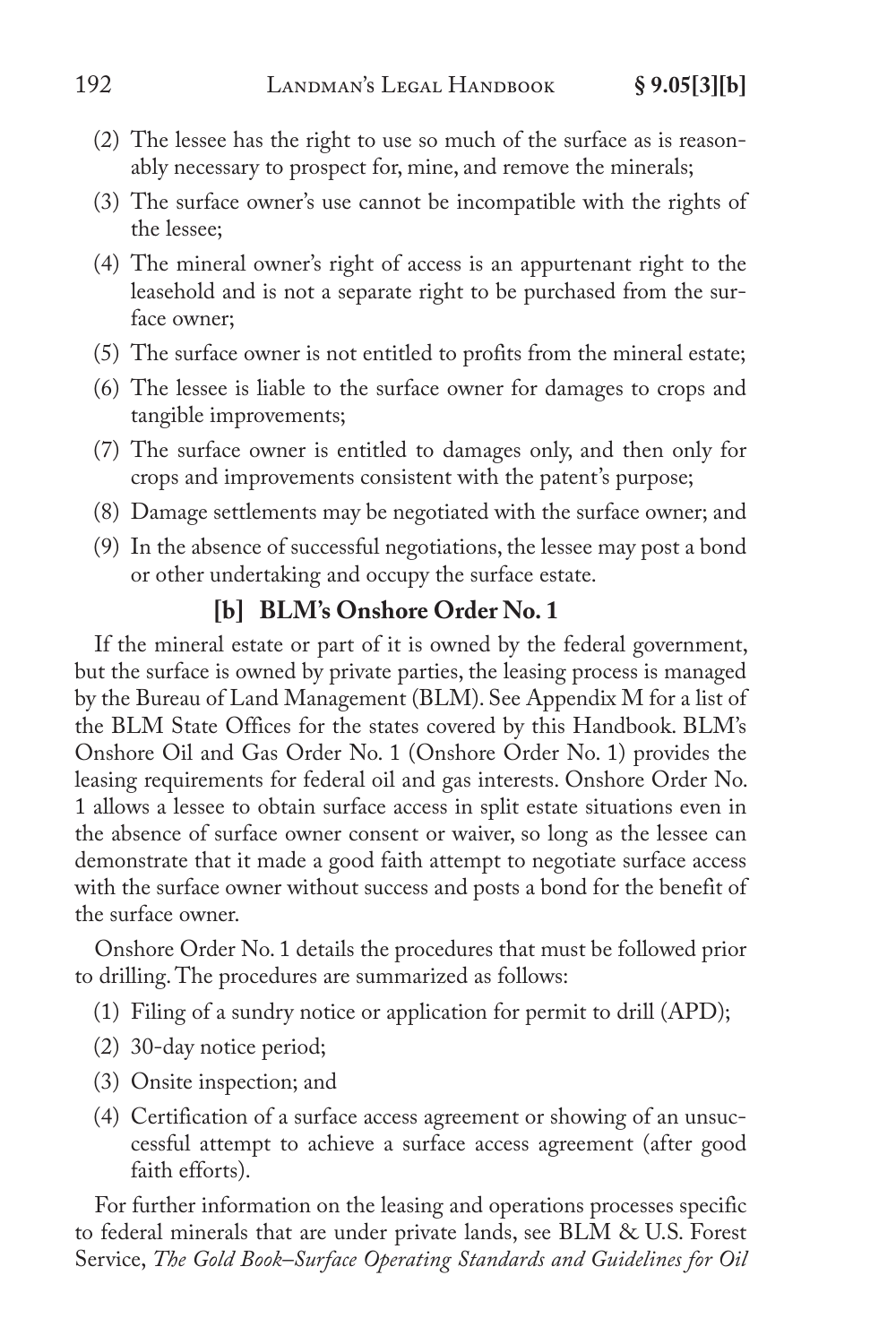*and Gas Exploration and Development* (4th ed. 2007). Originally issued in 2005, the *Gold Book* provides information on the requirements for obtaining permit approval for oil and gas operations. It includes tips on environmentally responsible operations on federal lands and on private surface over federal minerals. The 2007 *Gold Book* incorporates changes resulting from Onshore Order No. 1.

## **[4] Federal Split Estates—Federal Surface over Private Minerals**

From time to time, the United States acquires the surface estate through land exchanges between private parties, or state governments. Generally, this is accomplished through quiet title actions against adverse claimants, or sometimes through private purchases to consolidate surface use areas and access to the federal lands. Operators should be aware that in these acquisitions of surface rights the United States did not always acquire the minerals. The minerals were either not part of the acquisition because they had been reserved in prior conveyances, or the minerals were reserved by the conveying grantor. In either case this has created another split estate that needs to be understood and dealt with. Further, one cannot rely on the BLM Master Title Plat for accurate, complete notation of ownership on federal acquired lands. Instead, a complete review of the county records should also be conducted.

In general, one should consult with local legal counsel and with the appropriate BLM office for information regarding the specific processes required for accessing federal surface over private minerals. Operators are often instructed by the particular BLM office to apply for rights-of-way, special use authorizations, licenses, or other permits that are needed for roads and support facilities on or off the private mineral or oil and gas lease.

### **§ 9.06 Surface Agreements**

Operators and surface owners traditionally prefer to avoid using litigation or arbitration to define their respective rights and obligations. Operators are often willing to negotiate a reasonable surface use agreement with the surface owners in order to gain timely and hassle-free access and use of the surface. If there is no split estate, the oil and gas lease with a fee owner will often include surface damage provisions, with specified payments and provisions limiting the surface use to what is necessary, designating the size of the site, specifying the locations and width of access roads and rightsof-way, and requiring fencing.<sup>3</sup> In the case of split estates, many of these

<sup>&</sup>lt;sup>3</sup>This is typically not the case for private hardrock and coal mining leases. These leases necessarily contemplate significant surface use, and possibly even destruction of the existing surface, given the intense surface use requirements of most mining operations.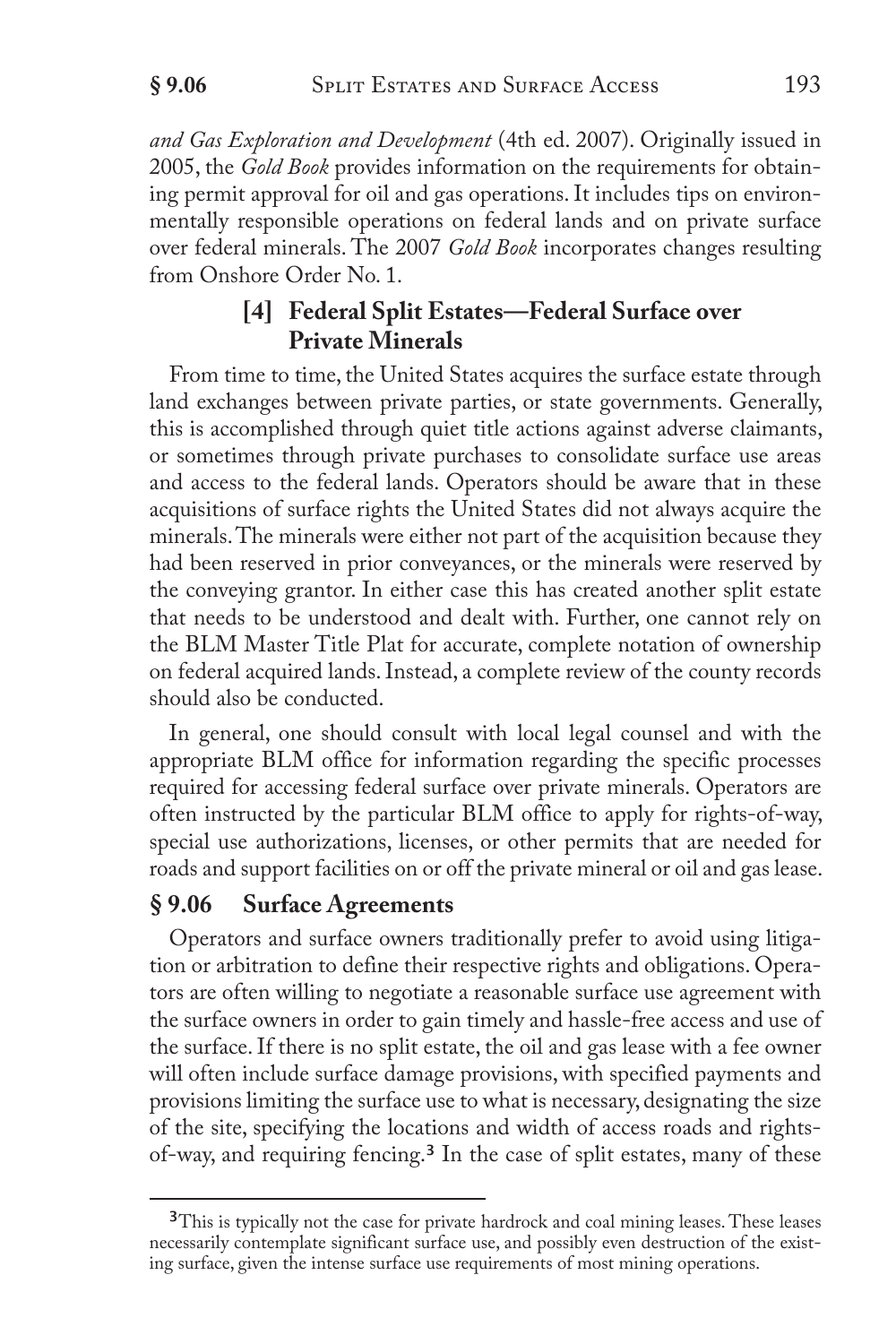same provisions are found in surface use agreements between an operator and the surface owner. See Form 28 for a sample surface use agreement for oil and gas and see Form 29 for a sample memorandum of surface use agreement for oil and gas. The memorandum of surface use agreement is entered into and recorded to provide notice of the surface use agreement without making all of that agreement's terms public. See Form 27 for a sample damage release.

The surface use agreement continues to evolve as the exploration and development of resources changes. Operators are willing to put in time and effort and accept manageable delays in order to negotiate a forwardlooking surface use agreement with the surface owner. As exploration and development of resources encroaches on more populated areas, surface access and mitigation measures become valuable and often necessary parts of the process. Consider the following "Forward-looking clauses":

- (1) Timing and coordination of operations;
- (2) Predetermined, reserved, and platted future sites, access roads, and rights-of-way corridors;
- (3) Locations of any associated production equipment;
- (4) Coordination of future surface development;
- (5) Setback requirements (this may be required by regulations);
- (6) Noise mitigation (this may be required by regulations);
- (7) Visual aesthetics (this may be required by regulations);
- (8) Safety issues (this may be required by regulations);
- (9) Compensation for oil and gas directional and horizontal drilling costs from centralized drilling pads;
- (10) Timing of operations (i.e., based on planting, harvesting, or hunting seasons);
- (11) Use of surface or well water in exploration and production;
- (12) Disposal/discharge of produced water (this may be required by regulations);
- (13) Abandonment procedures following the completion of operations (this may be required by regulations); and
- (14) Reclamation (this may be required by regulations).

It may be in the operator's best interest to facilitate negotiations with the surface owner by providing certain "sweeteners" beyond the basic required items, including:

(1) Used drill pipe or production tubing for livestock corrals;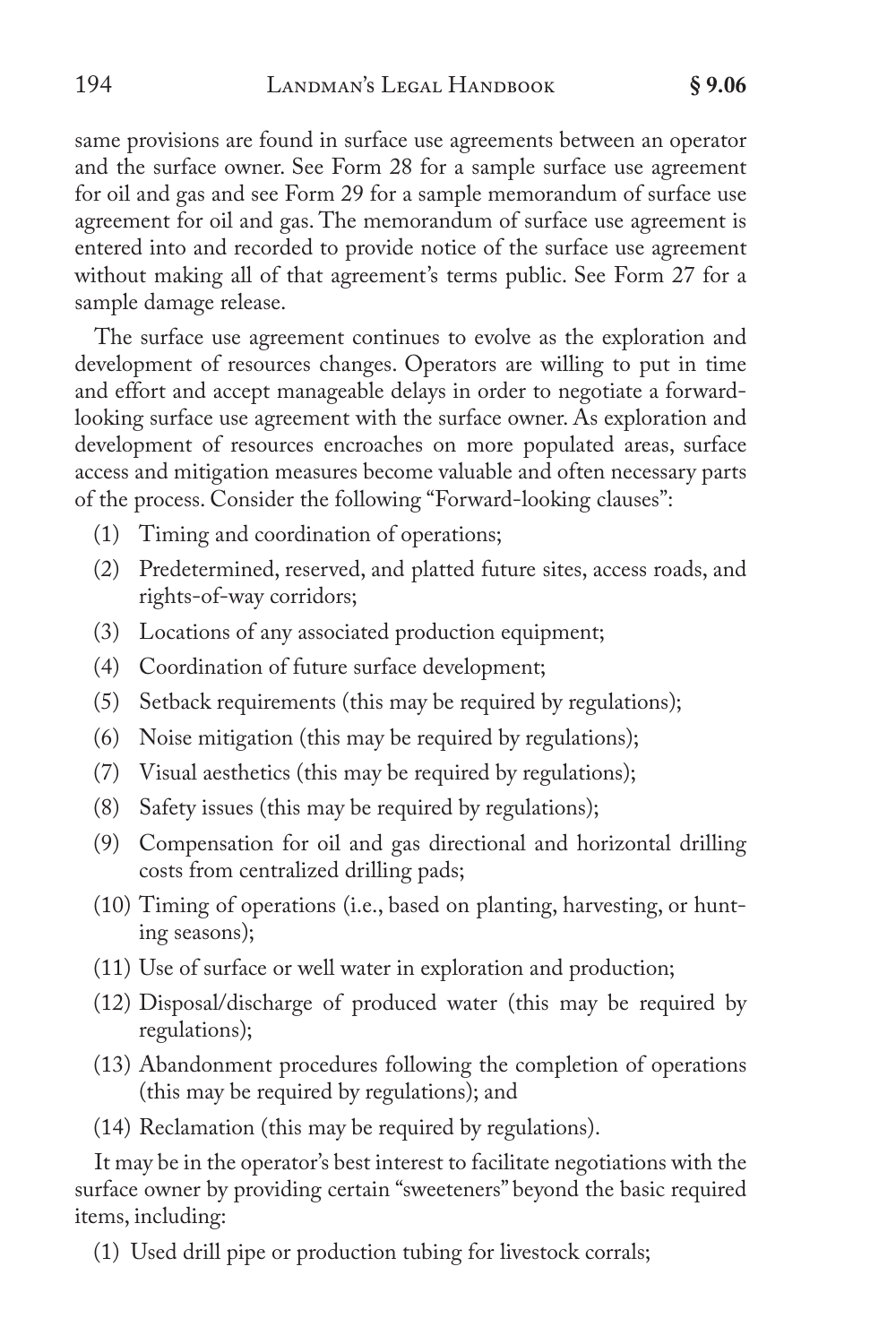- (2) Installation of cattle guards and gates;
- (3) Grading, graveling, and maintenance of existing roads;
- (4) Drilling water wells and transferring ownership of water supply for landowner use; and
- (5) Repairing and upgrading fences.

With oil and gas development, the surface owner customarily will be concerned about pipeline locations, tank locations, electrical lines into drilling locations, and other surface disturbances. Often the surface owner will want the water, gas gathering lines, and roads to run along fence lines or parallel to existing roads in order to decrease surface disturbance. With hardrock and coal mining, the surface owner customarily will be concerned about the impact the mine will have on the surface. If an underground mine is proposed, the surface owner may be concerned about surface subsidence and potential impact on water wells and water-bearing formations. If a surface mine is proposed, the surface owner is more likely to be concerned about how the surface is going to be used and when, for how long, and when it will be reclaimed. Some operators prefer a mining lease agreement that includes an option to purchase the surface rights. This might be preferable for the surface owner as well, who may wish to sell ownership of the surface (and the potential environmental liabilities and responsibilities that may go with it) at the time when actual mine development is in the offing.

The well-advised operator will work with the party that has control of the surface in order to facilitate development of the minerals and to address future development of the surface consistent with the plan of mineral development. With mineral exploration and development moving into more heavily populated areas, this type of negotiation can take longer and may involve increased sharing of the costs that are necessary to accommodate concerns on both sides.

A developing trend in the oil and gas industry (and the norm in many locations) is the use of one drilling pad for multiple horizontal wells or multiple directional wells in order to minimize the surface "footprint." The operator may negotiate with the surface owner a set amount for each well drilled on a pad that produces oil, gas, and other associated hydrocarbons from beneath the surface owner's lands or from third-party lands. Alternatively, an operator may negotiate a one-time payment that accounts for multiple wells drilled both on and off the lands owned by the surface owner, but bottomed beneath the surface owner's lands. See Chapter 11 for a discussion of the unique issues arising in unconventional oil and gas drilling and development.